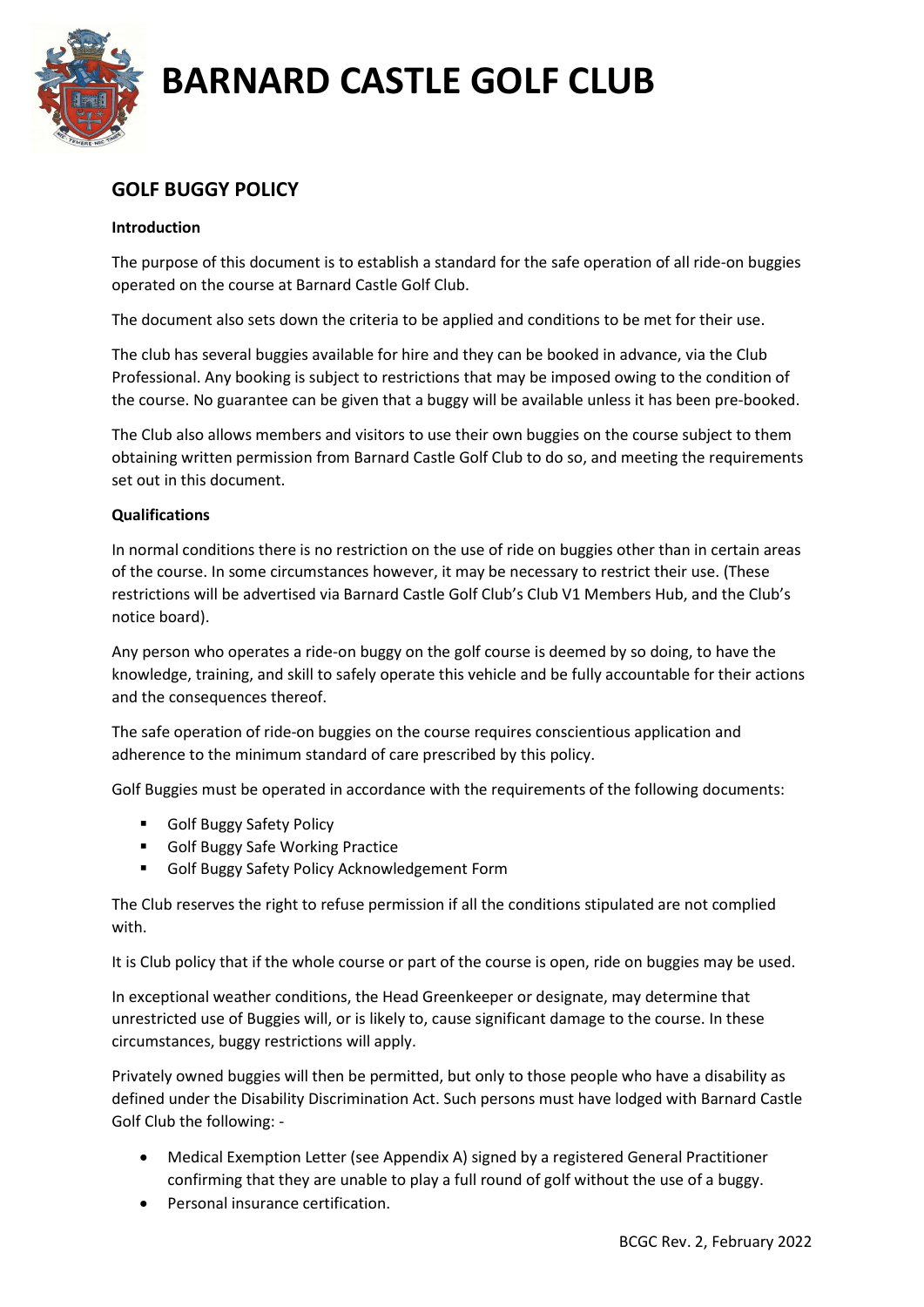

## Use in General Play and Competitions

During general play a buggy shall only be used by members and visitors on payment of the appropriate fee before play.

Buggies may be used during closed and open competitions at the discretion of and with the prior approval of the competition committee.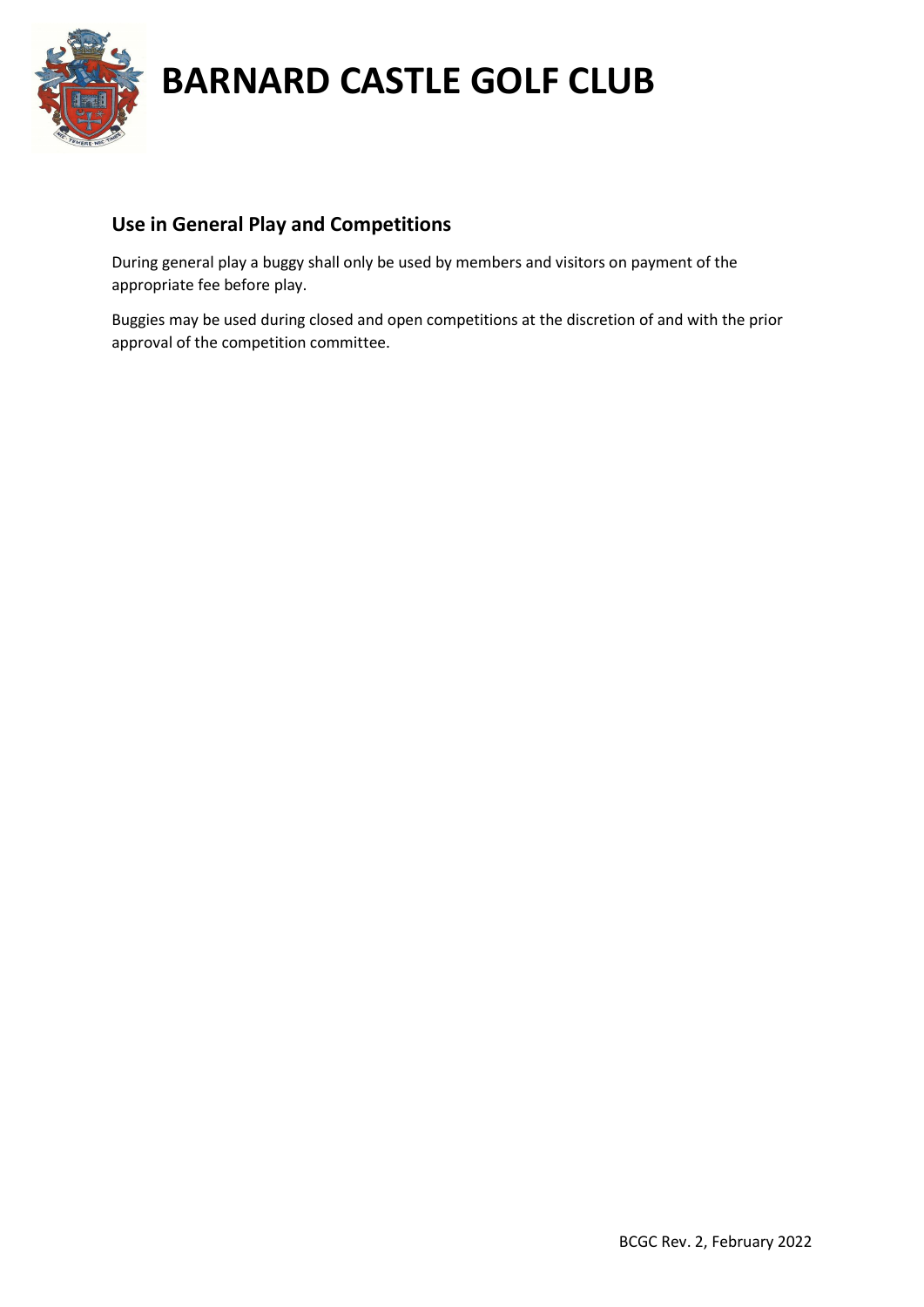

## GOLF BUGGY SAFETY POLICY

The Club has a duty of care to all users of the golf course.

The topography of certain areas of the course is such that caution and prudence must be shown by the user of a Golf Buggy. It is also necessary for the Club to provide adequately safe means of access for all golfers including those given permission to use Golf Buggies. Moreover, the Club must ensure the safety of golfers who do not wish to use Golf Buggies but who might be at risk from a mechanically defective Golf Buggy or its careless use. This duty of care also applies to members of the public who may, from time to time, justifiably be on the course.

To assist the safe employment of Golf Buggies all potential users (members and visitors) shall comply with the following conditions:

1. Only recognised Golf Buggies – with three or four wheeled - are permitted at Barnard Castle Golf Club.

2. Privately Owned Buggies must be either ridden or transported to Barnard Castle Golf Club within the confines of the owner's vehicle. Transportation using a trailer is not permitted due to restricted car park space.

3. Facilities to store or re-charge Privately Owned Buggies are not available at Barnard Castle Golf Club unless prior agreement has been given by the Club's Management Committee.

4. Privately Owned Buggies on Barnard Castle Golf Club property are only for the use of members and visitors who are disabled within the meaning of the Disability Discrimination Legislation.

5. Golf Buggies must be operated with the utmost courtesy, care and consideration for the safety and convenience of pedestrians. Pedestrians must be afforded the right-of-way at all times.

6. The signs and instructions employed on the course to warn Golf Buggy users of potential danger areas or areas forbidden to Golf Buggies because of concerns about danger or the potential to cause unacceptable wear and tear to the course, must be followed at all times.

7. Golf Buggies must be operated and parked in such a manner that they do not impede or interfere with normal pedestrian or vehicular flow on roadways, ramps or pavements.

8. Golf Buggy operators will be responsible for the security of ignition keys for the period that the buggy is on the property owned by the Club.

9. Barnard Castle Golf Club has no responsibility for ensuring the safe operation of Golf Buggies on or beyond the confines of the course and the club car-parks other than those operated by their servants or agents. The Club will accept no responsibility for any loss or damage caused to any property other than that arising from the negligent use of a Golf Buggy by their servants or agents.

10. No Golf Buggy will be operated in excess of 16 km / 10 miles per hour. All speed limits must be observed.

11. Golf Buggies shall be used only between dawn and dusk.

12. Golf Buggies must be operated in compliance with the common `rules of the road` regardless of whether Golf Buggies are operated on pavements or roadways.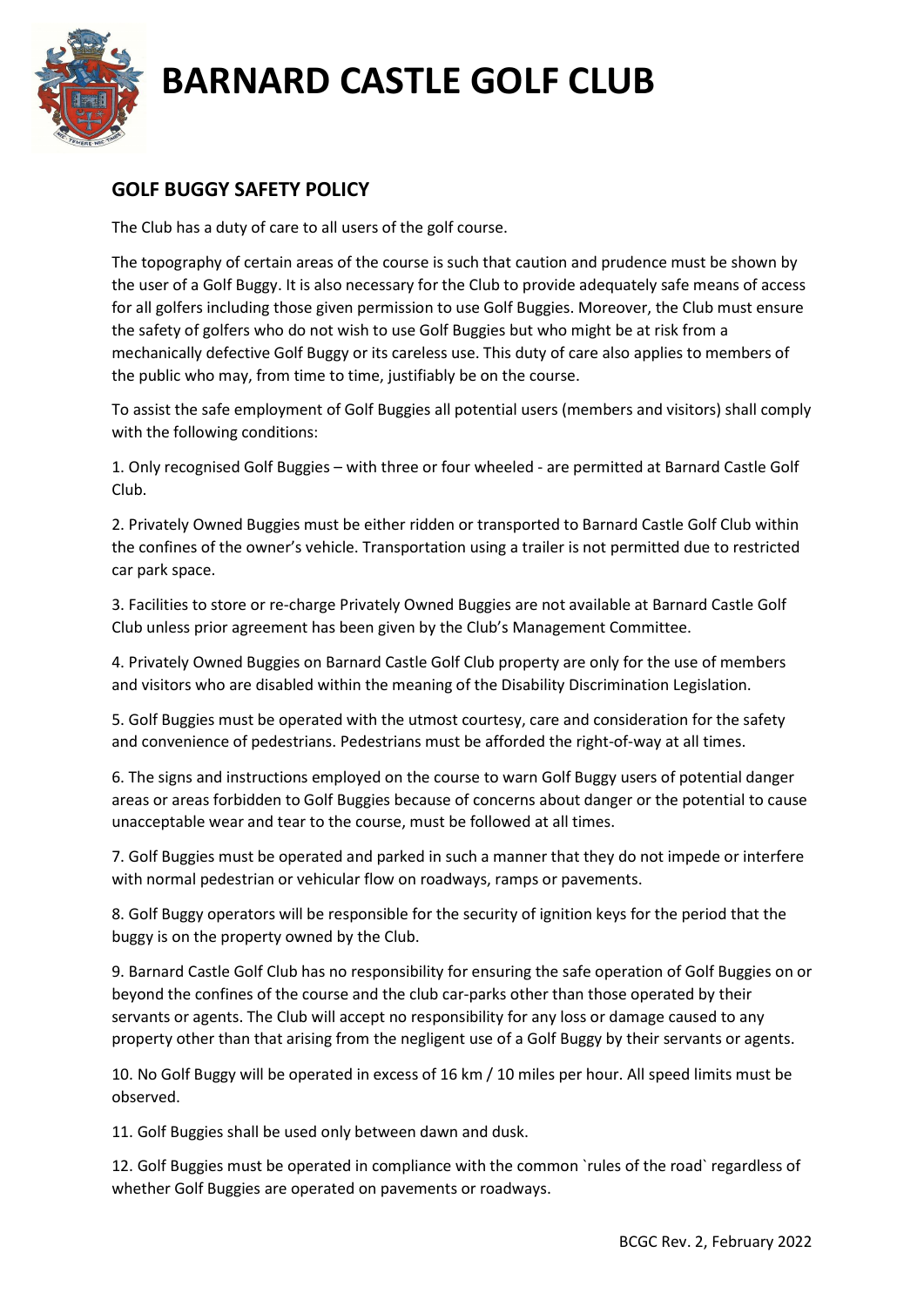

13. Operators must stop the Golf Buggy at blind intersections and proceed with caution.

14. The consumption of alcohol and/or the improper use of drugs when using a Golf Buggy is not permitted.

15. Barnard Castle Golf Club Management Committee has the authority to immediately suspend or prohibit any individual from using or being carried in a Golf Buggy. Application for reinstatement of permission to use a Club/Privately Owned Buggy can only be made to the Management Committee.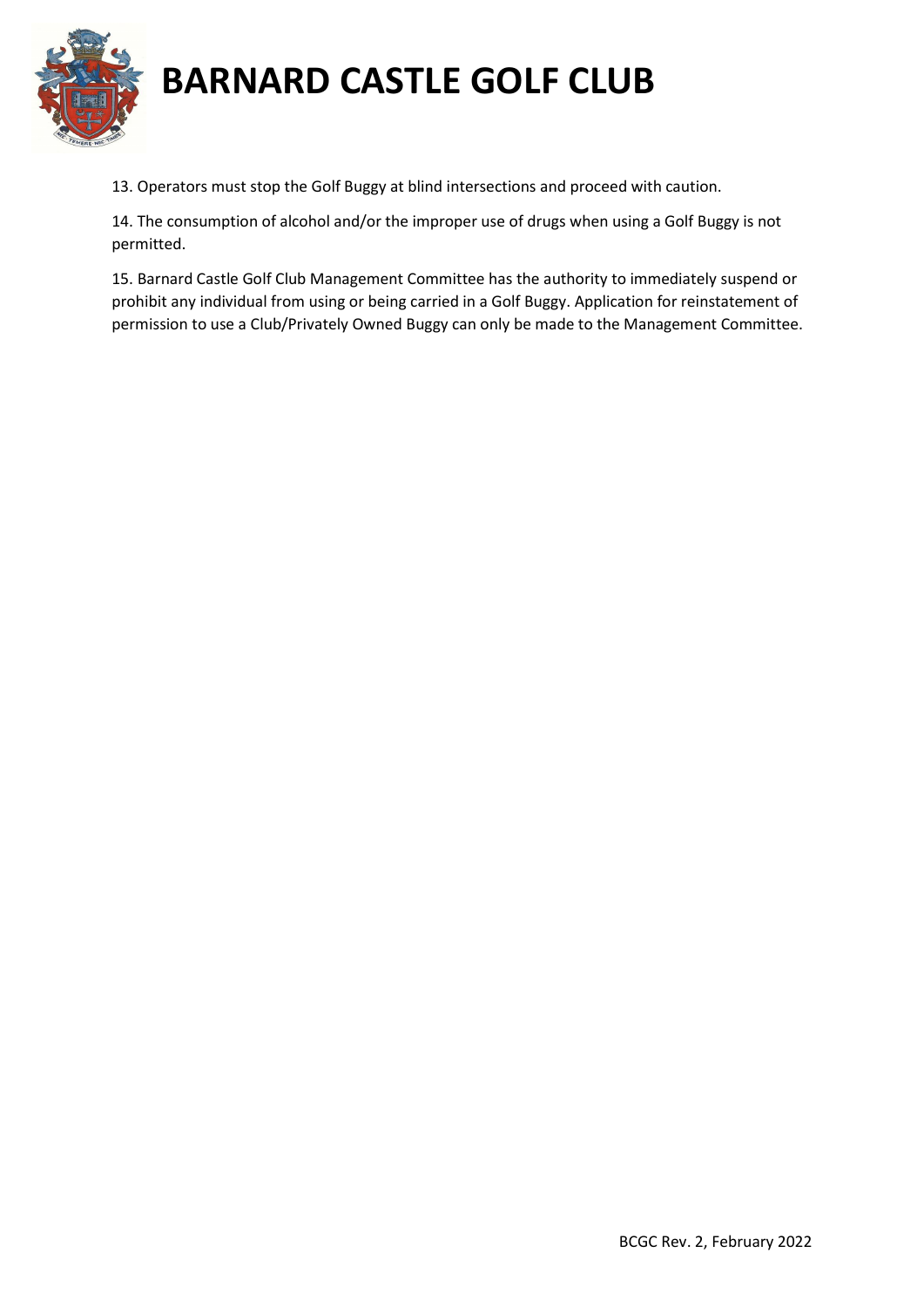

### GOLF BUGGY SAFE WORKING PRACTICE

- Golf Buggy operators must not be under the influence of alcoholic drinks or drugs
- Never allow children to drive the Golf Buggy

#### BEFORE USE

- All operators of Golf Buggies must sign a Golf Buggy Safety Policy Acknowledgement form before they are allowed to use the buggy.
- A Golf Buggy shall only be used for the number of occupants it was designed to carry and only by people who are authorised to use one.

### DURING USE

- Always remain seated and hold on while the vehicle is in motion
- **Hands, feet and head must be kept inside the Golf Buggy at all times while the vehicle is in** motion
- Golf Buggies must not be driven in prohibited areas
- **The vehicle must be used to progress the game and must not be driven up and down** excessively, e.g., when looking for golf balls
- The vehicle must not be used on tees, greens or the slopes and areas leading up to them
- The vehicle must not be used within 2 metres of any bunkers, ditches or ponds or slopes leading to them except when using the designated bridges
- The vehicle must not be driven into any deep rough on the course
- **EXECUTE:** Check the area behind the vehicle before reversing
- Set the parking brake before leaving the vehicle
- Always consider the terrain, existing vehicular and pedestrian traffic conditions as well as environmental factors that may affect your ability to operate the vehicle safely
- **P** Drive the vehicle only as fast as the terrain and safety considerations allow
- To avoid tipping over, drive the buggy straight up and down severe slopes
- **Slow down before corners**
- All turns must be executed at reduced speeds
- Avoid sudden stops or changes of direction that may result in loss of control
- Be extra careful when the course is wet and muddy

#### AFTER USE

When the vehicle is left unattended, turn the operating key to the off position, remove the key and engage the parking brake.

#### CHECK LIST: Knowing the controls and how to use them

- Ignition switch and immobiliser key
- **Accelerator**
- **Footbrake**
- Parking brake Set the brake before leaving the Golf Buggy
- **Reversing Control**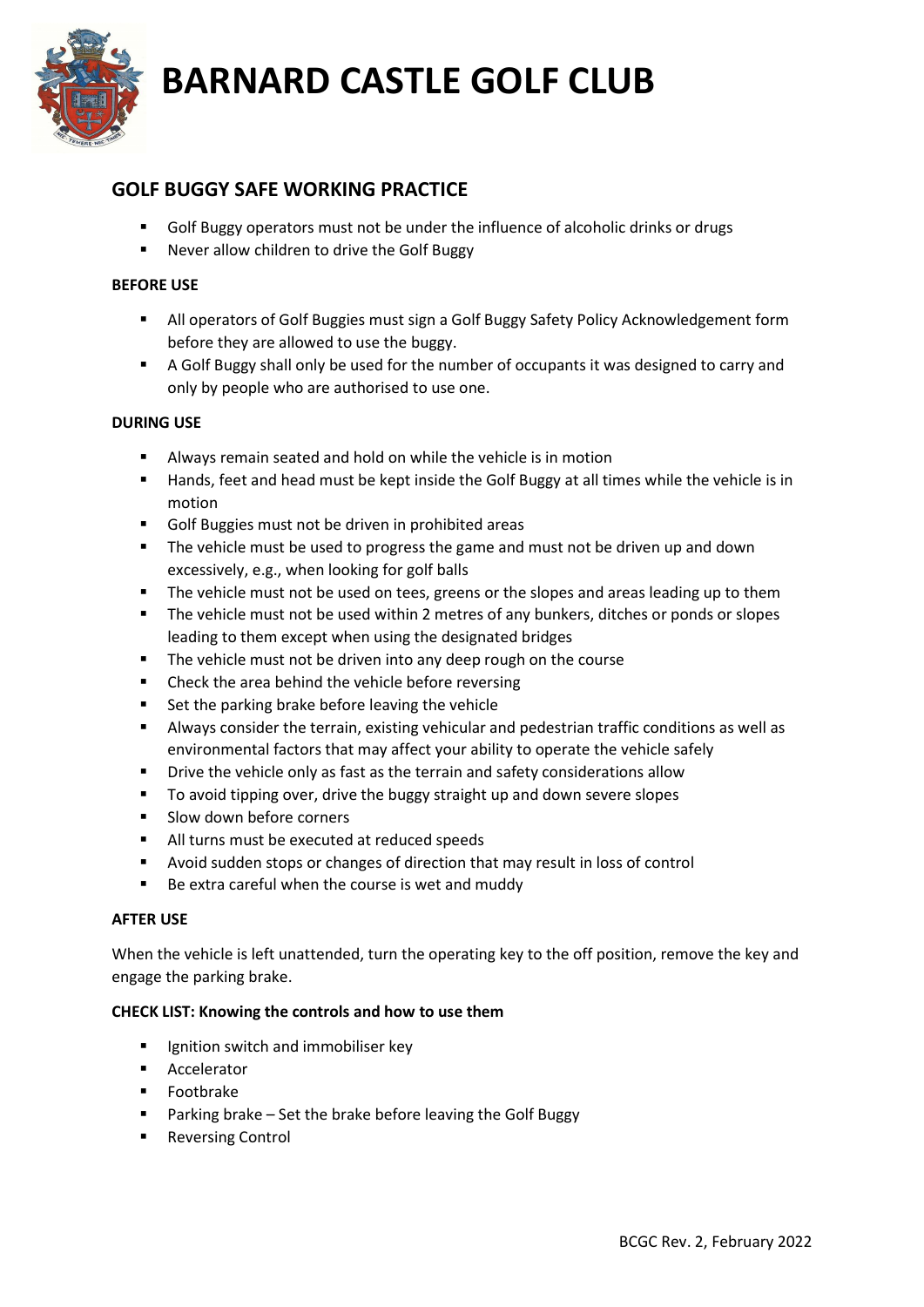

### Appendix A: Medical Exemption Letter

| To: Barnard Castle Golf Club                                                                     |
|--------------------------------------------------------------------------------------------------|
| Hamire Road                                                                                      |
| <b>Barnard Castle</b>                                                                            |
| <b>DL12 8QN</b>                                                                                  |
|                                                                                                  |
|                                                                                                  |
| Certify that I have examined                                                                     |
|                                                                                                  |
|                                                                                                  |
| and am of the opinion that he/she has a disability within the meaning of the Disability          |
| Discrimination Legislation and is unable to play or has undue difficulty in playing golf without |
| the use of a motorised Golf Buggy.                                                               |
|                                                                                                  |

### ADMINISTRATION

In respect of Privately Owned Buggies, the administration office will retain on file a fully completed and signed "Golf Buggy Safety Policy Acknowledgement Form", together with a Medical Exemption Letter as per the example above, and a copy of the Authorised Bugger User's personal insurance certificate. The administration office will also ensure that the Pro Shop Staff are in possession of an up-to-date copy of the register of Authorised Buggy Users for whom documents are held on file and to whom authorisation has been granted for use of a Privately Owned Buggy.